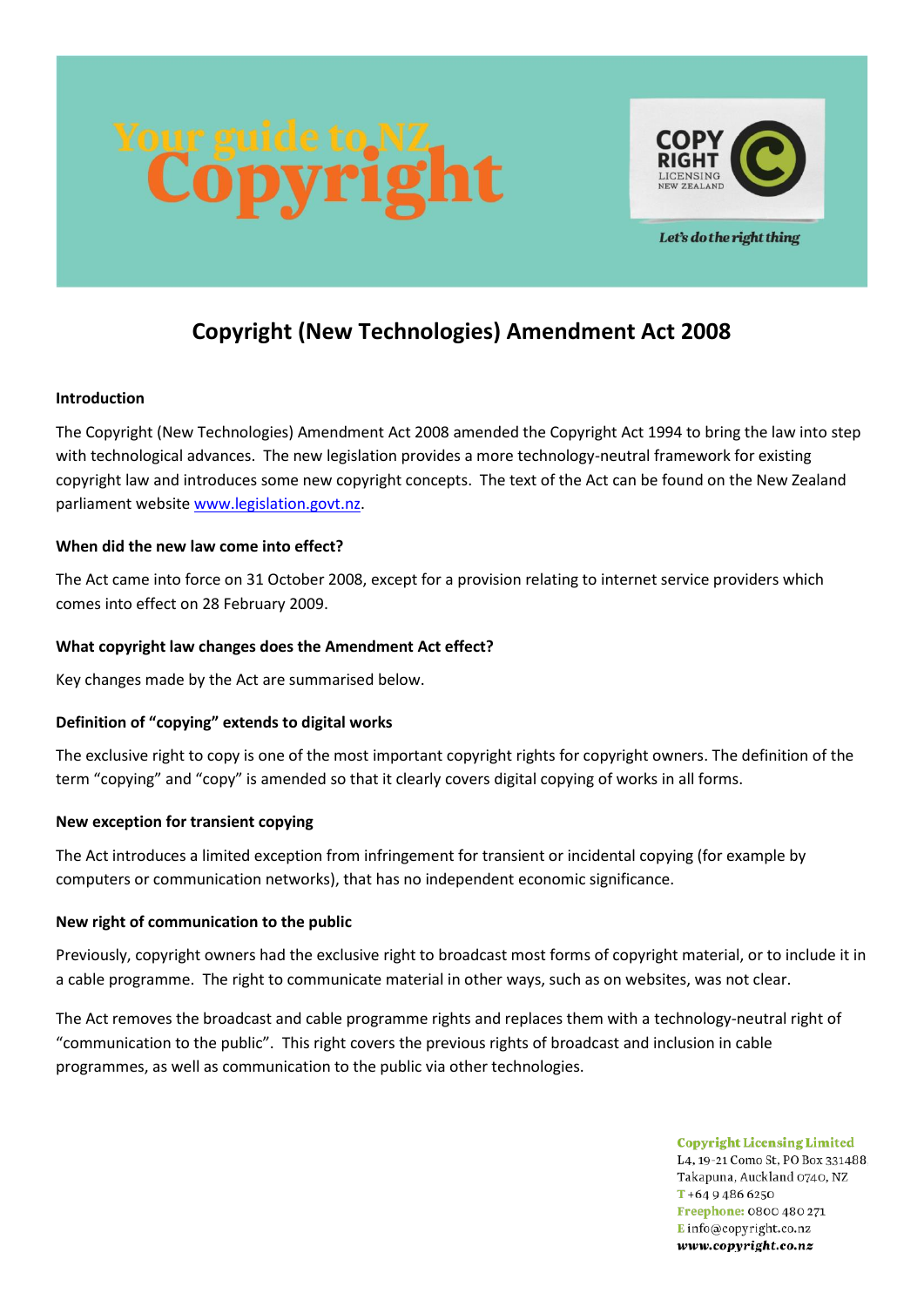#### **New category of work - "communication work"**

The Act extends protection given to the signals that carry programme content in broadcasts and cable programmes to a new, broader category of "communication works".

## **Permitted acts**

The Copyright Act contains several "permitted acts" (exceptions to the exclusive rights of copyright owners). The Act makes changes to many of these, including:

- clarifying that digital copies made under the Act's educational copying provisions can be communicated to authenticated users;
- clarifying that prescribed libraries and archives can communicate digital copies to authenticated users, provided that the copy has been obtained lawfully and subject to certain conditions; and
- allowing educational establishments, libraries and archives to create and store works made available on websites or other electronic retrieval systems, subject to certain conditions.

The Act provides a new limited exception to copyright infringement for non-profit educational resource suppliers, in relation to the copying and supply of audio-visual copyright material.

## **Internet service provider liability**

The Act introduces provisions which clarify the extent to which internet service providers (ISPs) may be liable for copyright infringement. It introduces provisions that limit ISP liability in the following circumstances:

- where an ISP is merely providing the physical facilities to enable a communication to take place; and
- in respect of storing and caching of infringing material, where the ISP does not know or have reason to believe that the material is infringing, and acts as soon as possible to delete or prevent access to it upon becoming aware of it.

To facilitate ISPs becoming aware of infringing material, the Act provides for a form to be used by copyright owners to notify ISPs about infringing material they may be storing or hosting. The form of notice is outlined in regulations.

ISPs are required to have a policy for terminating the accounts of people who repeatedly infringe copyright in a work by using internet services. This provision came into force on 28 February 2009.

# **Technological protection measures (TPMs)**

Copyright owners often use technologies to control certain uses of their material, including access to the material. Previously, copyright owners had legal protection against devices, means or information that circumvent copyprotection.

The Act extends the protection, so that copyright owners may take action in respect of devices, means or information that circumvent technological protection measures (TPMs) that protect *any* of the copyright owner's exclusive rights.

Actual circumvention of TPMs by individuals is not prohibited. The provision focuses on commercial dealing in TPMs and introduces criminal liability for such dealing (attracting fines of up to \$150,000 or imprisonment of up to five years, or both).

The Act provides a process to enable the exercise of permitted acts where TPMs have been applied.